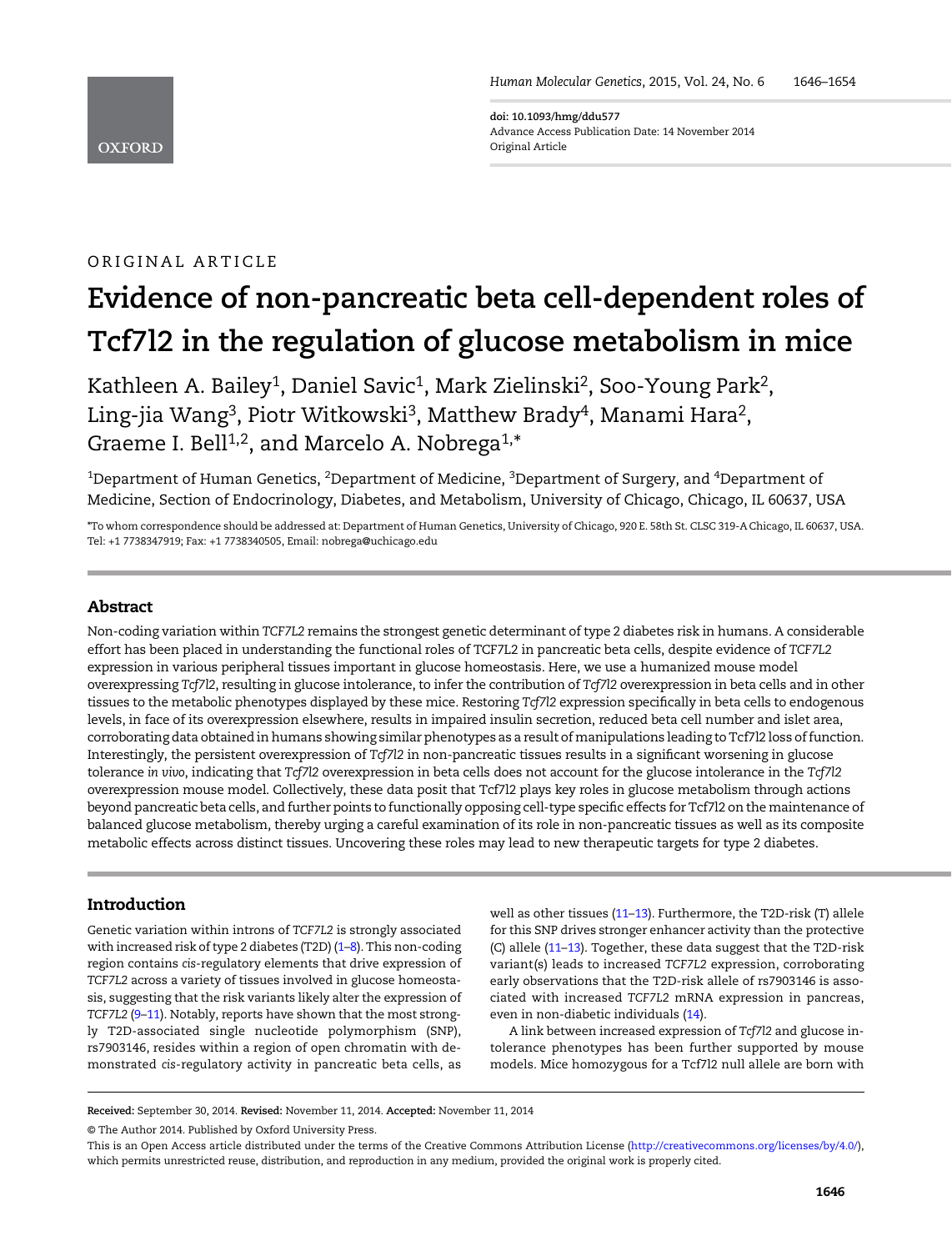dramatically low blood glucose levels and die perinatally partially due to hypoglycemia ([9,15,16](#page-7-0)). Mice heterozygous for germline null Tcf7l2 alleles are viable and grow normally, mirroring the same pattern of reduced blood glucose and plasma insulin levels along with improved glucose tolerance and insulin sensitivity, even after a high fat diet regimen ([9,15,16](#page-7-0)). Conversely, mice that overexpress Tcf7l2 display reciprocal phenotypes, including increased plasma insulin levels and glucose intolerance due to peripheral insulin resistance, indicating that overexpression of Tcf7l2 leads to a type 2 diabetic phenotype [\(9](#page-7-0)).

Despite these results, a significant body of evidence has accumulated over the past 7 years suggesting that genetic or molecular manipulations leading to Tcf7l2 loss of function in pancreatic beta cells lead to diabetogenic phenotypes. In vitro studies on human and rodent islets have found that silencing of TCF7L2 leads to decreased proinsulin production and processing, decreased insulin secretion, decreased islet number, decreased beta cell proliferation and increased apoptosis [\(17](#page-7-0)–[21\)](#page-7-0). Complementary studies suggest increased Tcf7l2 expression fosters beta cell regeneration ([20,22\)](#page-7-0). Collectively, these data suggest that reduced Tcf7l2 expression leads to beta cell depletion and malfunction, hyperglycemia and T2D-like phenotypes. Further work has recently demonstrated that Tcf7l2 is a master regulator of insulin production and processing in both rodent and human beta cells [\(21\)](#page-7-0). This study from Zhou et al. identified direct targets of TCF7L2 including ISL1 and the subsequent downstream targets that direct proinsulin production and processing; these molecular targets are perturbed upon TCF7L2 silencing. Mouse in vivo experiments also seem to support a role for Tcf7l2 as a regulator of insulin production and secretion. Recent work from Guy Rutter's laboratory has shown that a beta cell-specific knock-out of Tcf7l2 leads to decreased beta cell volume, decreased insulin secretion, and subsequent glucose intolerance in mice fed high fat diet ([23](#page-7-0)).

Together, these studies have painted a difficult pathophysiological picture to interpret. While human genetics and genomics data suggest that increased T2D risk is associated with increased TCF7L2 expression, a notion supported by various genetically engineered mouse models, other studies focused on the beta cell roles of TCF7L2 have pointed in the opposite direction, suggesting that a TCF7L2 loss of function in beta cells may represent the causal link between genetic variation in the TCF7L2 locus and T2D risk. To clarify these conflicting functional results, we sought to determine the relative contribution of Tcf7l2 in beta cells to the T2D phenotypes seen in mice overexpressing Tcf7l2. Toward that, we engineered mice with Tcf7l2 expression restored to endogenous baseline levels in beta cells while maintaining overexpression in peripheral metabolic tissues where Tcf7l2 is normally expressed, including brain, liver, gut and fat.

Our data show that reducing Tcf7l2 expression from high to normal levels in adult mouse beta cells results in blunted insulin secretion, reduced plasma insulin levels and selective loss of pancreatic beta cells, corroborating data from in vitro studies. Importantly, our results demonstrate that in face of this restored pancreatic expression of Tcf7l2, overexpression in other tissues still maintains the glucose intolerance phenotypes, including further amplifying these metabolic perturbations, strongly suggestive of important roles for Tcf7l2 in regulation of glucose metabolism beyond its well-established roles in beta cells.

# Results

#### Inducible excision of transgenic Tcf7l2 in beta cells

We utilized a mouse model of Tcf7l2 overexpression that we have previously described ([9](#page-7-0)). These mice have been engineered to

carry a human BAC corresponding to the TCF7L2 locus that further spans the 92 kb T2D-associated region. One copy of the mouse full-length cDNA was recombineered into the TCF7L2 translation start site within the BAC. Three copies of the BAC integrated randomly into the genome. Consequently, mice carrying these three BACs express transgenic mouse Tcf7l2 regulated by human cis-regulatory elements, in addition to the expression of the two endogenous copies of Tcf7l2 in the mouse genome. This results in a humanized model of overexpression, where Tcf7l2 is overexpressed at moderate levels in physiological tissues, determined by the endogenous regulatory landscape of the TCF7L2 human locus. This result in a 50–200% increase in the expression level of Tcf7l2 in transgenic mice compared with wild-type ([9](#page-7-0)). Importantly, the Tcf7l2 cDNA recombineered in the human BAC is floxed, allowing for the conditional removal of the transgenic Tcf7l2 copies via Cre-recombination, and thereby restoring normal Tcf7l2 expression level in a tissue-specific manner. We favored this model of conditional gene excision over the routine conditional knock-out strategies because Tcf7l2 is a transcription factor with well-established developmental roles. Indeed, a conditional ablation of a transcription factor may lead to altered cell specification, proliferation, etc., which may confound the adult onset glucose metabolism phenotypes we are interested in.

To selectively ablate Tcf7l2 overexpression in beta cells, we utilized an inducible beta cell-specific mouse insulin promoter-1 CreER (MIP-CreER) allele, previously described [\(24\)](#page-7-0). Importantly, this CreER driver lacks hypothalamic Cre expression that other insulin promoter Cre have reported. We crossed the MIP-CreER mice to our Tcf7l2-BAC transgenic mice, creating F1 mice that are both BAC positive and MIP-CreER positive (BAC/MIP, Fig. [1A](#page-2-0)). Since the MIP-CreER is inducible, we injected BAC/MIP-CreER mice with tamoxifen to activate Cre, resulting in an adult-specific ablation of the Tcf7l2 transgenic copies in beta cells. Mice that do not inherit the MIP-CreER maintain global overexpression and are therefore referred to as BAC/+ henceforth (Fig. [1A](#page-2-0)).

To assay for the efficiency of CreER-mediated excision of the floxed 24 kb region of the BAC harboring the Tcf7l2 cDNA in BAC/ MIP mice, we used primers outside the loxP sites to amplify the resulting 400 bp segment after CreER excision (Fig. [1B](#page-2-0)). As expected, PCR on islet DNA from BAC/MIP mice amplified the segment confirming an activated Cre and the subsequent removal of the floxed region containing the extra copies of Tcf7l2 cDNA (Fig. [1C](#page-2-0)).

We next assayed the impact of the excision of the transgenic Tcf7l2 copies in beta cells at the transcription level. We isolated mRNA from both BAC/+ and BAC/MIP islets and performed quantitative reverse transcription PCR (qRT-PCR) to determine whether removal of Tcf7l2 cDNA from the BAC subsequently reduced Tcf7l2 expression in BAC/MIP islets. We observed overexpression of Tcf7l2 in BAC/+ islets matching the expression levels seen in the pancreas of the founder global overexpression mouse [\(9\)](#page-7-0). Reflecting the excision of the transgenic copies of Tcf7l2 in BAC/MIP mice, we detected a significant decrease in Tcf7l2 expression in BAC/MIP islets, which now express Tcf7l2 at the same level as wild-type islets (Fig. [1](#page-2-0)D). These results illustrate our ability to generate a mouse model where we can ablate Tcf7l2 overexpression specifically in beta cells of adult mice, while preserving overexpression in peripheral tissues.

### Glucose intolerance in Tcf7l2 overexpression mice

Tcf7l2 overexpression in BAC/+ mice results in increased insulin secretion and glucose intolerance after high fat diet (HFD) due to peripheral insulin resistance [\(9\)](#page-7-0). Therefore, we assayed BAC/ MIP mice for changes in glucose metabolism and insulin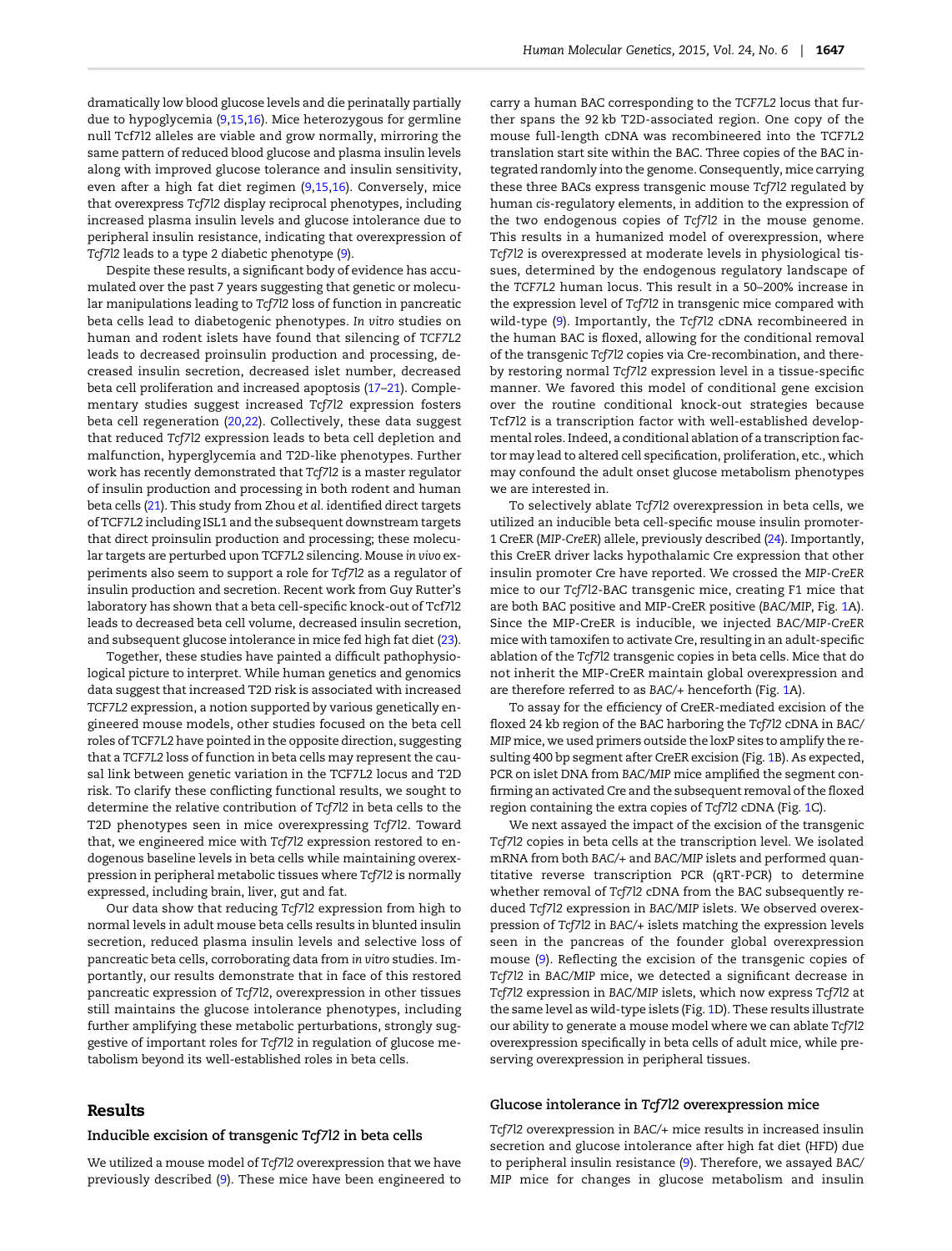<span id="page-2-0"></span>

Figure 1. Beta cell-specific ablation of Tcf7l2 cDNA and restoration of Tcf7l2 expression. (A) Breeding scheme to create BAC/MIP mice. Hemizygous BAC/+ mice (orange) are shown carrying the Tcf7l2 cDNA in the BAC bordered by loxP sites (red triangles) and a pancreas with overexpression of Tcf7l2 (orange). Hemizygous MIP-Cre/+ mice (gray) are shown carrying the beta cell-specific MIP-Cre (gray) a pancreas with normal expression of Tcf7l2 (gray). Crossing these mice creates F1 offspring inheriting the BAC with no Cre (BAC/+) with continued overexpression of Tcf7l2, globally and including the pancreas (orange). This cross also produces mice that inherit both the BAC and the MIP-Cre, which upon activation by tamoxifen, cleaves at loxP sites to restore normal expression of Tcf7l2 in beta cells only (gray pancreas) while maintaining overexpression elsewhere (orange remainder of mouse). (B) Diagram of human BAC containing mouse Tcf7l2 cDNA floxed by loxP sites (black triangles). Gray arrows indicate PCR primers which can only amplify the 400 bp fragment after excision by Cre. (C) PCR amplification of 400 bp fragment in islets after excision by MIP-Cre. (D) Expression of Tcf7l2 in BAC/+, BAC/MIP and wild-type islets quantified by qRT-PCR.



Figure 2. Glucose tolerance of BAC/MIP mice. (A) IPGTT for BAC/+ (orange) and BAC/MIP (yellow) mice after 10 weeks high fat diet. Injected 2 g/kg dextrose. (B) AUC of the IPGTT plot from (A) with P values as shown. \*P < 0.05; \*\*P < 0.01; \*\*\*P < 0.001; \*\*\*\*P < 0.0001.

secretion to identify the specific contribution of Tcf7l2 overexpression in beta cell function.

We subjected both BAC/MIP and BAC/+ mice to HFD for 10 weeks. During this time, we tracked mouse weight gain and found no difference between BAC/MIP and BAC/+ mice. After

HFD feeding, we performed an intraperitoneal glucose tolerance test (IPGTT). We observed that restoring wild-type levels of Tcf7l2 expression in the beta cells of BAC/MIP mice resulted in a significant worsening of glucose tolerance compared with BAC/+ littermates (Fig. 2A and B). We replicated this observation in a second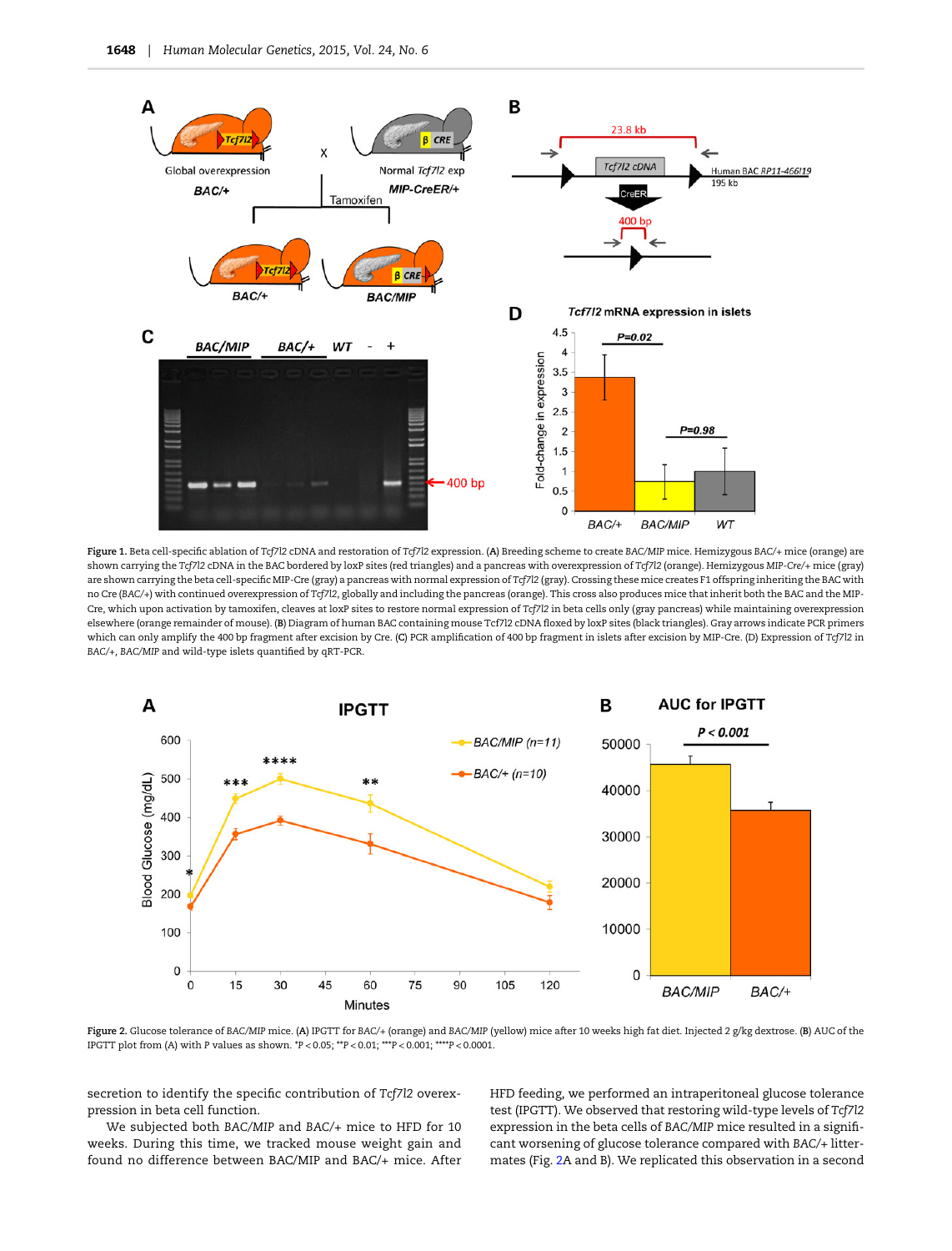cohort of mice, including BAC/+, BAC/MIP and wild-type littermates, where we injected half the amount of glucose during IPGTT. Wild-type mice displayed the strongest glucose tolerance among the three groups after 10 weeks of HFD. BAC/+ mice were glucose intolerant and BAC/MIP mice displayed the most severe glucose intolerance of the three groups, even with the attenuated glucose injection, confirming our earlier results [\(Supplementary](http://hmg.oxfordjournals.org/lookup/suppl/doi:10.1093/hmg/ddu577/-/DC1) [Material, Fig. S1A and B](http://hmg.oxfordjournals.org/lookup/suppl/doi:10.1093/hmg/ddu577/-/DC1)). These results suggest that Tcf7l2 overexpression in beta cells of BAC/+ mice does not represent the main contributor to the glucose intolerance seen in these mice, stressing the role of extra-pancreatic tissues in the Tcf7l2-mediated glucose intolerance.

Next, we determined if the reduced Tcf7l2 expression in beta cells and the subsequent worsening of glucose intolerance are coupled with changes in plasma insulin content. Using an insulin enzyme-linked immunosorbent assay (ELISA), we observed BAC/MIP mice to have noticeably reduced circulating insulin compared with BAC/+ mice (Fig. 3A). This reduction of plasma insulin levels in BAC/MIP mice coincides with the worsening of glucose tolerance, suggesting this is the main mechanism by which glucose tolerance is worsened in BAC/MIP mice. This reduced plasma insulin content may further reflect impaired insulin secretion from islets. We subsequently assayed insulin secretion directly from BAC/+ and BAC/MIP islets in response to glucose stimulation using islet perifusion [\(25](#page-7-0)–[27\)](#page-7-0). When exposed to a concentrated glucose solution, BAC/MIP islets secrete

significantly less insulin than BAC/+ islets (Fig. 3B and C), indicating impaired insulin secretion secondary to a reduction in Tcf7l2 expression in beta cells. Together, these results demonstrate a dose-dependent curve of insulin secretion related to Tcf7l2 expression levels, mimicking the blunted insulin secretion response described as a result of reduced Tcf7l2 expression in beta cells in humans and mice [\(17](#page-7-0)–[21\)](#page-7-0).

# Reduced beta cell area in BAC/MIP mice

The blunted insulin secretion in BAC/MIP mice could be reflective of a decrease in beta cell number supported by recent data reporting a preferential loss of beta cells in patients with T2D ([28](#page-7-0)). To assess this possibility, we utilized immunohistochemistry on whole pancreas from age- and weight-matched BAC/+ and BAC/MIP mice using antibodies against insulin, glucagon and somatostatin, as well as DAPI nuclear staining (Fig. [4A](#page-4-0)). Using a large-scale computer-assisted imaging method, we quantified endocrine cell mass and islet cellular composition. This study showed that a reduction of Tcf7l2 expression in BAC/MIP islets leads to a significant decrease in beta cell and total islet area (P < 0.006, two-sided Student's t-test) compared with BAC/+ overexpression mice (Fig. [4](#page-4-0)B). Importantly, we observed no decrease in alpha or delta cell area in BAC/MIP islets ( $P = 0.602$  and 0.428, respectively, two-sided Student's t-test), indicating that our ablation of Tcf7l2 overexpression has a localized effect specifically



Figure 3. Beta cell analysis of insulin content and secretion. (A) Fasting plasma insulin levels in BAC/+ (orange) and BAC/MIP (yellow) mice after 10 weeks high fat diet (HFD). (B) AUC of insulin secretion measured by ELISA during insulin spike from 64 to 96 min of perifusion. (C) Normalized insulin levels secreted by isolated islets during glucose perifusion. Minutes indicate time since initial incubation of islets in glucose. Islets were incubated in varying glucose concentrations; 3 mm glucose from 0 to 60 min, 11 mm glucose from 60 to 80 min, 3 mm glucose from 80 to 100 min, and final incubation in KCl from 100 to 110 min. Insulin samples were collected every 12 min from 24 to 60 min and then every 2 min for the remainder. Insulin secretion from islets was quantified by insulin ELISA. \*P < 0.05; \*\*P < 0.01.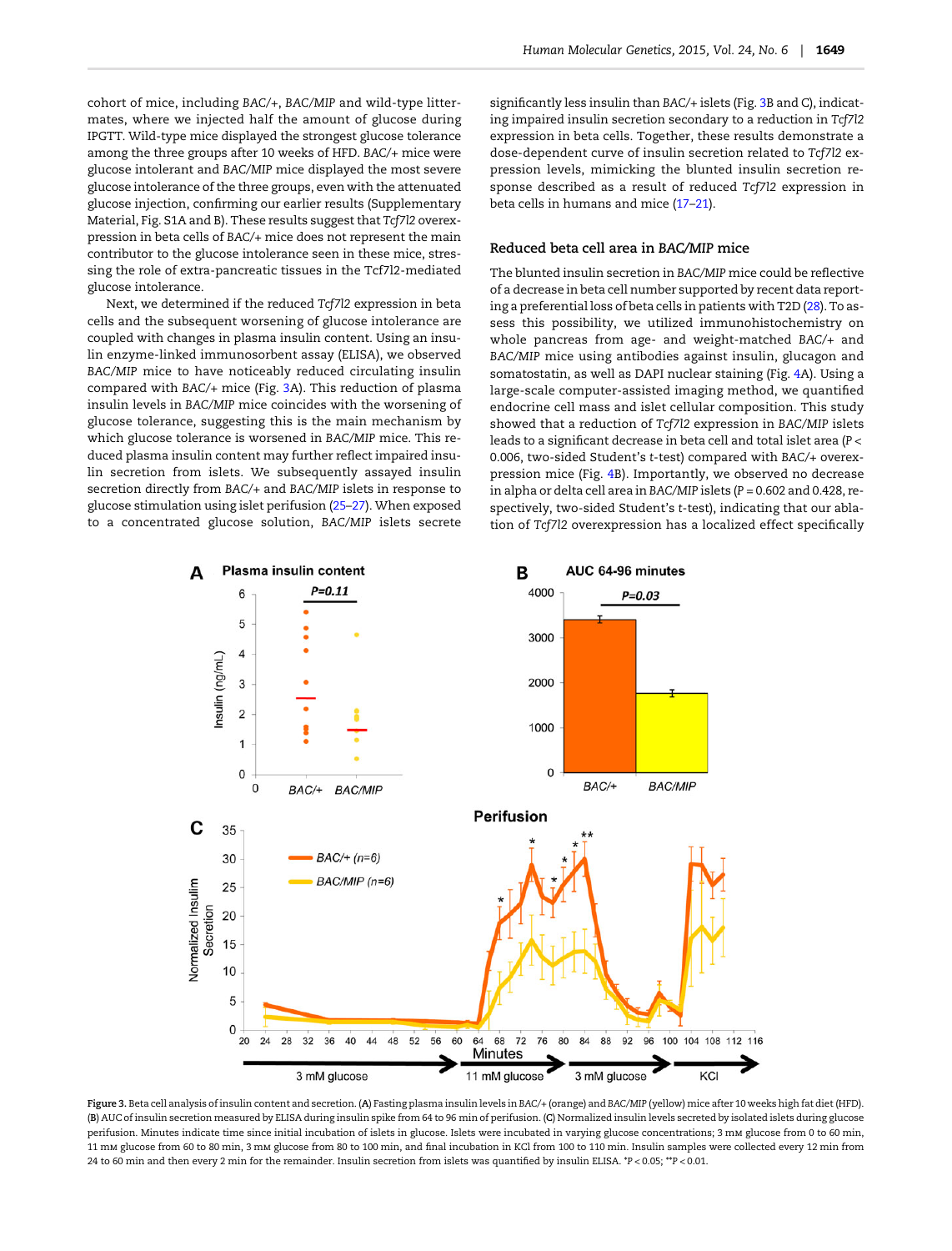<span id="page-4-0"></span> $\overline{A}$ 





Figure 4. Quantification of beta cell area. (A) Representative image of immunohistochemistry of whole-mouse pancreas with beta cells (green), alpha cells (red) and delta cells (white) and nuclei (blue). (B) Quantification of islet composition and area. The total endocrine cell area is normalized to the total pancreas area in each mouse; BAC/+ n = 5, BAC/MIP n = 5. Total islet area is then subdivided into its cellular components; beta cell area in green, alpha cell area in red, delta-cell area in blue. Yellow horizontal lines indicate the average total islet area for each group. BAC/+ and BAC/MIP mice are compared at total islet area as well as area of each cell type, with P values reported in table.

in beta cells (Fig. 4B). These data further indicate that beta cells with less Tcf7l2 expression occupy less pancreatic area, supporting previous evidence that Tcf7l2 expression is important for beta cell survival and proliferation ([17,18](#page-7-0),[20,22](#page-7-0)).

## Discussion

Considerable efforts from various research groups, including our own, have highlighted a key role for Wnt-signaling in the regulation of energy metabolism, and these analyses have eluded to potential mechanisms of how misregulation of this conserved developmental pathway leads to increased susceptibility to T2D ([29](#page-7-0)–[31](#page-7-0)). However, most of these studies have largely concentrated on the roles of TCF7L2 in pancreatic beta cell. This limited focus was initially precipitated by the demonstration that reducing Tcf7l2 expression in rodent and human beta cells models can lead to impaired insulin secretion and production ([17](#page-7-0),[18](#page-7-0)). Human genetics data have added further support by demonstrating that the T2D-risk allele is associated with impaired insulin secretion in humans, even in non-diabetics [\(32](#page-7-0)).

Nevertheless, the concerted effort to understand the link between beta cell TCF7L2 expression and T2D susceptibility has often met with contradictory results. At the heart of the contradiction is the direction of change in TCF7L2 expression leading to glucose intolerance and T2D susceptibility. Studies in human islets agree the T2D-risk allele is associated with increased TCF7L2 expression and decreased insulin secretion ([12](#page-7-0)–[14](#page-7-0),[33](#page-7-0)). However, in vitro analyses on isolated human and rodent islets suggest decreased TCF7L2 expression is associated with decreased insulin secretion [\(17](#page-7-0)–[19,21,34](#page-7-0)). These studies also highlight other islet defects following TCF7L2 downregulation, including fewer GLP-1 and GIP receptors, decreased expression of genes involved in insulin vesicle fusion, and increased beta cell apoptosis [\(17](#page-7-0)–[19,21\)](#page-7-0). These results suggest decreased TCF7L2 expression drives beta cell malfunction, decreased insulin secretion and decreased glucose tolerance, but paradoxically the risk allele remains strongly associated with increased TCF7L2 expression.

Mouse models harboring both gain and loss of function in Tcf7l2 do not readily reconcile these differences. Mice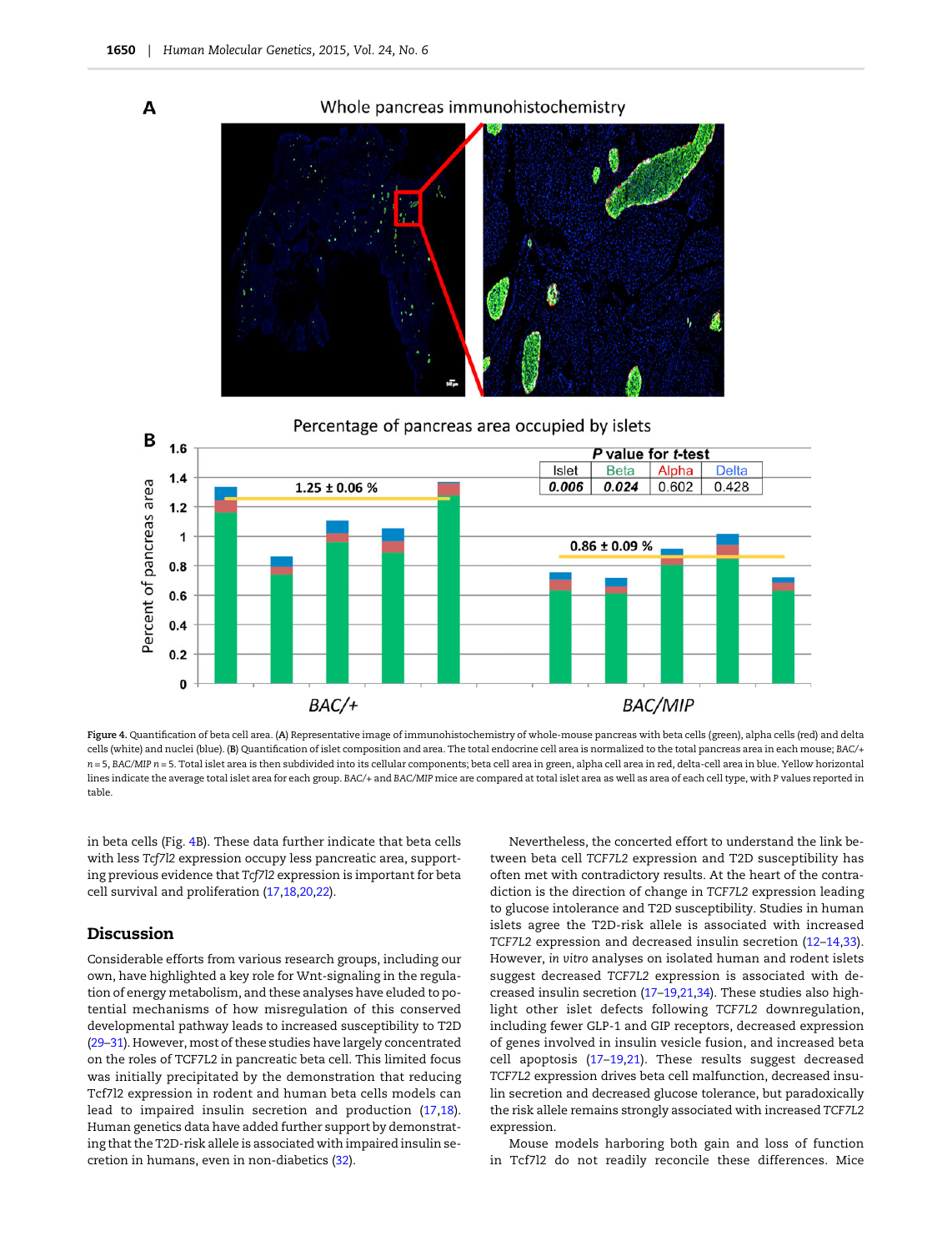overexpressing Tcf7l2 either in multiple tissues or specifically in the liver display impaired glucose tolerance ([9,15\)](#page-7-0). While germline null Tcf7l2 alleles have repeatedly been shown to result in improved glucose tolerance, beta cell-specific ablation of Tcf7l2 in mice often leads to the opposite phenotype, a worsening in glucose tolerance ([9,16,23,35\)](#page-7-0) or to no change in glucose tolerance at all ([15](#page-7-0)). These data seem to be at odds with the observation that, in humans, the T2D-associated SNP within TCF7L2 is associated with impaired insulin secretion. Further studies will determine whether this is a fundamental biological difference between humans and mice.

In hopes of resolving these incongruencies, various explanations have been raised. Chief among those is the idea that perhaps mice do not represent a viable model of TCF7L2 biology in humans, a concept that has recently been demonstrated in connection to other genes involved in T2D susceptibility emerging from Genome-Wide Association Studies [\(36,37](#page-8-0)).

Our study helps to reconcile some of the conflicting data on the beta cell contribution to the Tcf7l2 glucose intolerance phenotype. We demonstrate that overexpression of Tcf7l2 in the multiple tissues where it is normally expressed leads to glucose intolerance, but reducing Tcf7l2 expression to wild-type levels in beta cells while maintaining overexpression elsewhere increases the severity of the glucose intolerance phenotype. Furthermore, this reduction of expression in beta cells is accompanied with decreases in insulin secretion and a reduction in beta cell area and numbers. These phenotypes are precisely those that have been systematically shown in human and mouse cell lines [\(17](#page-7-0)–[19,21,34\)](#page-7-0), suggesting that the biology of TCF7L2 as a central regulator of glucose metabolism is conserved between human and mouse. We posit that part of the seemingly contradictory data generated over the past several years is due to the evaluation of TCF7L2 impact on beta cells in an ex-vivo context. Specifically, we do see the same phenotypes associated with Tcf7l2 in beta cells, but within a whole-system mouse physiological context, Tcf7l2 is also expressed in multiple other tissues relevant to glucose homeostasis [\(38](#page-8-0)), and it seems that its roles in one or more of these peripheral tissues overrides the pancreatic actions of this factor, highlighting intricate higher-order multiorgan system interactions that can be faithfully observed within a complex multicellular experimental model.

Other studies support the conclusion that Tcf7l2 overexpression in the periphery leads to glucose intolerance. The T2D-associated genomic interval has been shown to be a complex regulatory region driving TCF7L2 expression in a variety of peripheral tissues, with the risk allele maintaining allele-specific effects ([9](#page-7-0)–[11](#page-7-0)). Recent data from Hans Clevers' laboratory indicate that TCF7L2 is an important regulator of liver metabolism and gluconeogenesis; liver-specific Tcf7l2 knock-out mice demonstrate decreased gluconeogenesis and improved glucose tolerance while transient overexpression of Tcf7l2 leads to increased gluconeogenesis ([15\)](#page-7-0).

Our data are also congruent with that from the Rutter laboratory, showing that reduced Tcf7l2 expression in beta cells in vivo leads to decreased beta cell volume, decreased glucose and Glp-1 stimulated insulin release and decreased glucose tolerance compared with wild-type [\(23,35\)](#page-7-0). We observe similar phenotypes when we reduce Tcf7l2 expression from high to normal levels in our mice. In line with a worsening of glucose tolerance in our mouse models, we would predict that a beta cell-specific Tcf7l2 loss of function would lead to the same phenotypes described by Rutter and colleagues.

Our study highlights the complexities of whole-systems in vivo physiology, where multiple organs and tissues regulate the

same biological function, often with opposing effects [\(39\)](#page-8-0). Our data point to a classical example where manipulating a single gene, in this case Tcf7l2, may lead to a phenotype in one tissue, even when the overall in vivo phenotypic impact of that gene may be in direct opposition. Importantly, our work emphasizes the pressing need to better characterize the roles of TCF7L2 in other peripheral tissues. Even supposing the genetic association with T2D is demonstrated to arise from TCF7L2's function in pancreatic beta cells, these data provide evidence that the role of TCF7L2 in regulating glucose metabolism from other tissues seems to be more robust. Harnessing the biology of TCF7L2 in these additional tissues may hold the key to developing novel and better therapeutic targets for T2D.

# Materials and Methods

#### Animals

We used the CD1 Tcf7l2 overexpression mouse harboring the human BAC RP11–466I19 containing the full-length mouse Tcf7l2 cDNA (GenBank BC052022.1) as previously described ([9](#page-7-0)). This BAC spans the entire T2D-associated LD block in humans, including all cis-regulatory elements within it. This results in a mouse that overexpresses Tcf7l2 only in tissues endogenously expressing this gene in humans. Hemizygous mice (BAC/+) contain three extra copies of floxed mouse Tcf7l2 cDNA leading to global Tcf7l2 overexpression ([9](#page-7-0)). Hemizygous BAC mice were crossed to C57B/6 mice hemizygous for the inducible mouse insulin promoter Cre, MIP-CreER, as previously described ([24](#page-7-0)). This cross of BAC/+ to MIP/+ generates BAC/+, MIP/+ wild-type (WT) and BAC/MIP-CreER F1 males. MIP/+ were excluded from further study. BAC/MIP-CreER males were injected with 200 µL of 10 mg/mL tamoxifen for 3 days at 5–7 weeks of age to activate the MIP-CreER. Active MIP-CreER in beta cells leads to excision of the floxed region of the BAC containing the extra copies of Tcf7l2 cDNA.

## Verification of islet-specific conditional ablation of the transgenic Tcf7l2 copies

To verify active MIP-CreER and the subsequent excision of the floxed region in the BAC, we performed PCR on islet DNA using primers outside of the floxed region. Since the entire floxed region of the BAC is 23.8 kb, no excision of the region will prevent amplification. Proper excision of the floxed region results in a 405 bp fragment, easily amplified by PCR. Islets were isolated from 3 BAC/+, 3 WT and 3 BAC/MIP mice as previously described ([40\)](#page-8-0) and DNA was isolated using the Protein Precipitation Solution (Qiagen). Standard PCR conditions were used and the primer sequences are as follows: F—GTTTCTGGGTGAGCAAAAA CA, R—CGTGAGACTACGATTCCATCAAT.

While this PCR technique validates CreER excision of the floxed region at the DNA level, we also verified removal of the overexpression at the RNA level. Islets isolated from 3 BAC/+, 3 WT and 3 BAC/MIP mice were used for RNA extraction using Tri-Reagent (Sigma) and then for cDNA generation using Superscript II reverse transcriptase (Invitrogen). Tcf7l2 exonic primers (F— ATCGTCACACCGACAGTCAA, R—TTGGAGTCCTGATGCTTTGAG) and Hprt housekeeping gene primers (F—TGTTGTTGGATATGC CCTTG, R – GCGCTCATCTTAGGCTTTGT) were used for qRT-PCR.

#### In vivo glucose tolerance experiments

Starting at 5–7 weeks of age, BAC/+ and BAC/MIP mice subsequent to tamoxifen injection were fed a high fat diet (55% fat, Harlan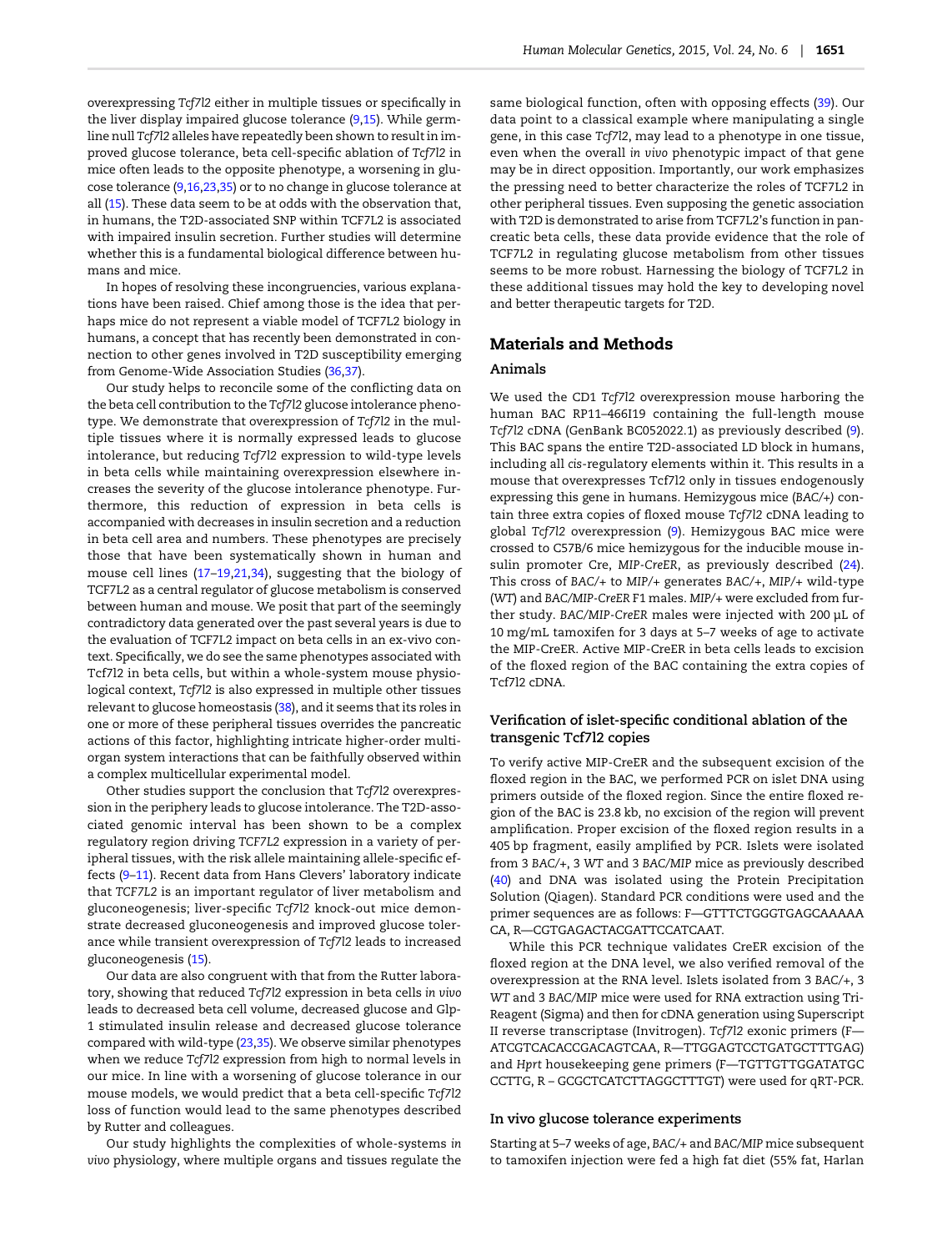<span id="page-6-0"></span>Teklad) for 10 weeks. After this 10-week period, BAC/+ and BAC/ MIP mice were tested for glucose sensitivity by IPGTT. Prior to IPGTT, mice were fasted for 4 h and an initial blood glucose reading was taken. This fast was followed by intraperitoneal injection with 2 mg/kg dextrose, and subsequent blood glucose checks using an AccuChek Aviva glucometer (Roche). Blood glucose readings were taken at 15, 30, 60 and 120 min post dextrose injection. After IPGTT, mice resumed high fat diet. This experiment was later repeated including WT littermates.

### Blood plasma collection and insulin quantification

After allowing the mice to restabilize for 3–7 days after IPGTT, we again fasted BAC/+ and BAC/MIP mice for 4 hours for blood collection from the tail vein. We collected 500 µl of blood in EDTA coated tubes followed by a 10-min centrifugation at  $7000 \times g$  at 4°C for plasma isolation. Plasma was diluted for insulin enzyme-linked immunosorbent assay (ELISA from Millipore) to determine plasma insulin content. BAC/+, BAC/MIP and WT mice were then sacrificed and whole pancreas was collected and collagenase digested to isolate the total pancreatic insulin content. Total pancreatic insulin content from 10 mice per genotype was quantified by insulin ELISA.

#### Dynamic islet perifusion

Islets were isolated from six high fat diet fed BAC/+and BAC/MIP mice for perifusion, which allows for dynamic assessment of islet function based on insulin secretion in response to changing concentrations of glucose ([26](#page-7-0)–[28](#page-7-0)). Islets were incubated in 3 m glucose for 60 min with insulin samples collected every 12 min. At 60 min, glucose concentration was increased to 11 mm for 20 min and insulin samples were collected every 2 min. Then glucose concentration was returned to 3 mm for 20 min with continued sampling every 2 min. At the end of this 100 min time frame, islets were perifused with KCl for 10 min to release the intracellular insulin. All insulin samples were assessed using ELISA as before and were normalized to the lowest value of basal insulin release during first 60-min incubation in 3 mm glucose. Two insulin secretion peaks upon glucose stimulation are expected, representing current insulin stores and subsequent insulin production. Area under the curve (AUC) is measured from 64–96 min to capture the entirety of the glucose-stimulated insulin response curve.

## Pancreatic histology and cellularity

Five BAC/+ and 5 BAC/MIP mice were sacrificed after 10 weeks high fat diet. Whole pancreas from each animal was dissected and fixed in 4% paraformaldehyde. Paraffin-embedded sections (5 µm) were stained with the following primary antibodies (all 1:500): polyclonal guinea pig anti-porcine insulin (DAKO, Carpinteria, CA), mouse monoclonal anti-human glucagon (Sigma-Aldrich, St. Louis, MO), polyclonal goat anti-somatostatin (Santa Cruz, Santa Cruz, CA) and DAPI (Invitrogen, Carlsbad, CA). The primary antibodies were detected using a combination of DyLight 488, 549 and 649-conjugated secondary antibodies (1:200, Jackson ImmunoResearch Laboratory, West Grove, PA).

Microscopic images were taken with an Olympus IX8 DSU spinning disk confocal microscope (Melville, NY) with imaging software StereoInvestigator (SI, MicroBrightField, Williston, VT). A modified method of 'virtual slice capture' was used ([41,42\)](#page-8-0). Briefly, the SI controls a XYZ-motorized stage and acquires consecutive images, which creates a high-resolution montage composed of images obtained from multiple microscopic fields of view. The

entire tissue section was captured as 'a virtual slice' using a 10× objective. Each virtual slice taken at four fluorescent channels were further merged into one composite. Given this unique, unbiased, computer-assisted method of 'virtual slice capture' one section per pancreas is sufficient to provide representative pancreas composition. Quantification of cellular composition (i.e. each area of beta-, alpha- and delta-cell populations, and islet area by automated contouring of each islet) was carried out using a macro cus-tom-written for Fiji/ImageJ [\(http://rsbweb.nih.gov/ij/](http://rsbweb.nih.gov/ij/)). MATLAB (MathWorks, Natick, MA) was used for mathematical analyses.

#### Statistical analyses

Data are shown as the standard error of the mean (SEM). An unpaired two-sided Student's t-test was used to test for significance in all cases.

## Supplementary material

[Supplementary Material is available at](http://hmg.oxfordjournals.org/lookup/suppl/doi:10.1093/hmg/ddu577/-/DC1) HMG online.

# Acknowledgements

We would like to thank Guy Rutter for his critical reading of the manuscript; members of the Witkowski laboratory for assisting with the perifusion studies; and Honggang Ye for his guidance with glucose tolerance testing.

Conflict of Interest statement. None declared.

# Funding

This work was supported by the National Institute of Health (Grants DK093972, HL123857, HL118758 to M.A.N; DK020595 to G.I.B) and a gift from the Kovler Family Foundation (MH). Funding to pay the Open Access publication charges for this article was provided by Discretionary funds provided to M.A.N. by the University of Chicago.

#### References

- 1. Grant, S.F., Thorleifsson, G., Reynisdottir, I., Benediktsson, R., Manolescu, A., Sainz, J., Helgason, A., Stefansson, H., Emilsson, V., Helgadottir, A. et al. (2006) Variant of transcription factor 7-like 2 (TCF7L2) gene confers risk of type 2 diabetes. Nat. Genet., 38, 320–323.
- 2. Saxena, R., Voight, B.F., Lyssenko, V., Burtt, N.P., de Bakker, P.I., Chen, H., Roix, J.J., Kathiresan, S., Hirschhorn, J.N., Daly, M.J. et al. (2007) Genome-wide association analysis identifies loci for type 2 diabetes and triglyceride levels. Science, 316, 1331–1336.
- 3. Scott, L.J., Mohlke, K.L., Bonnycastle, L.L., Willer, C.J., Li, Y., Duren, W.L., Erdos, M.R., Stringham, H.M., Chines, P.S., Jackson, A.U. et al. (2007) A genome-wide association study of type 2 diabetes in Finns detect multiple susceptibility variants. Science, 316, 1341–1345.
- 4. Sladek, R., Rocheleau, G., Rung, J., Dina, C., Shen, L., Serre, D., Boutin, P., Vincent, D., Belisle, A., Hadjadj, S. et al. (2007) A genome-wide association study identifies novel risk loci for type 2 diabetes. Nature, 445, 881–885.
- 5. Zeggini, E., Weedon, M.N., Lindgren, C.M., Frayling, T.M., Elliott, K.S., Lango, H., Timpson, N.J., Perry, J.R., Rayner, N.W., Freathy, R.M. et al. (2007) Replication of genome-wide association signals in UK samples reveals risk loci for type 2 diabetes. Science, 316, 1336–1341.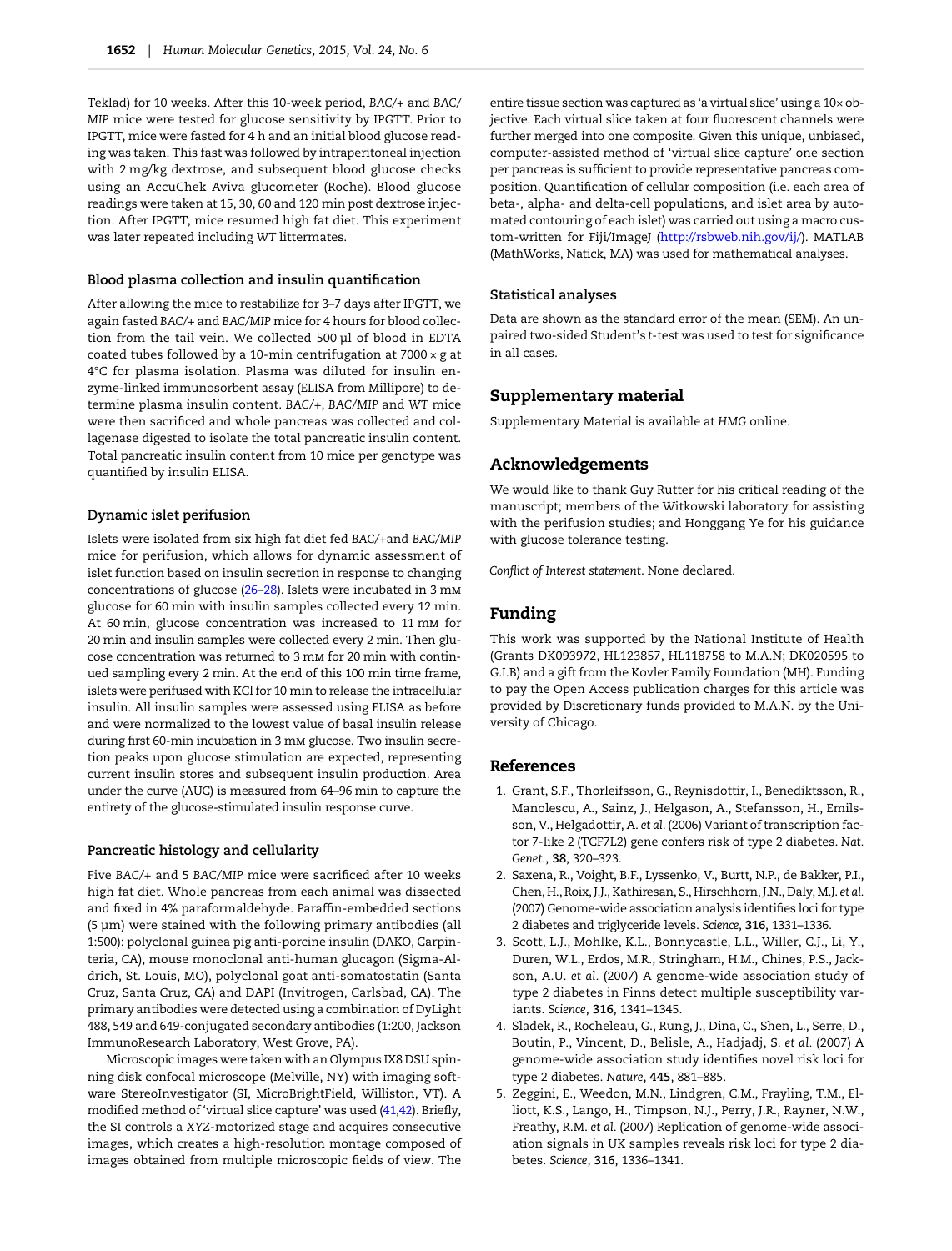- <span id="page-7-0"></span>6. Voight, B.F., Scott, L.J., Steinthorsdottir, V., Morris, A.P., Dina, C., Welch, R.P., Zeggini, E., Huth, C., Aulchenko, Y.S., Thorleifsson, G. et al. (2010) Twelve type 2 diabetes susceptibility loci identified through large-scale association analysis. Nat. Genet., 42, 579–589.
- 7. Cauchi, S., Meyre, D., Dina, C., Choquet, H., Samson, C., Gallina, S., Balkau, B., Charpentier, G., Pattou, F., Stetsyuk, V. et al. (2006) Transcription factor TCF7L2 genetic study in the French population: expression in human beta cells and adipose tissue and strong association with type 2 diabetes. Diabetes, 55, 2903–2908.
- 8. Saxena, R., Elbers, C.C., Guo, Y., Peter, I., Gaunt, T.R., Mega, J.L., Lanktree, M.B., Tare, A., Castillo, B.A., Li, Y.R. et al. (2012) Large-scale gene-centric meta-analysis across 39 studies identifies type 2 diabetes loci. Am. J. Hum. Genet., 90, 410–425.
- 9. Savic, D., Ye, H., Aneas, I., Park, S.Y., Bell, G.I. and Nobrega, M. A. (2011) Alterations in TCF7L2 expression define its role as a key regulator of glucose metabolism. Genome Res., 21, 1417– 1425.
- 10. Savic, D., Bell, G.I. and Nobrega, M.A. (2012) An in vivo cisregulatory screen at the type 2 diabetes associated TCF7L2 locus identifies multiple tissue-specific enhancers. PLoS One, 7, e36501.
- 11. Savic, D., Park, S.Y., Bailey, K.A., Bell, G.I. and Nobrega, M.A. (2013) In vitro scan for enhancers at the TCF7L2 locus. Diabetologia, 56, 121–125.
- 12. Gaulton, K.J., Nammo, T., Pasquali, L., Simon, J.M., Giresi, P.G., Fogarty, M.P., Panhuis, T.M., Mieczkowski, P., Secchi, A., Bosco, D. et al. (2010) A map of open chromatin in human pancreatic islets. Nat. Genet., 42, 255–259.
- 13. Stitzel, M.L., Sethupathy, P., Pearson, D.S., Chines, P.S., Song, L., Erdos, M.R., Welch, R., Parker, S.C., Boyle, A.P., Scott, L.J. et al. (2010) Global epigenomic analysis of primary human pancreatic islets provides insights into type 2 diabetes susceptibility loci. Cell Metab., 12, 443–455.
- 14. Lyssenko, V., Lupi, R., Marchetti, P., Del Guerra, S., Orho-Melander, M., Almgren, P., Sjögren, M., Ling, C., Eriksson, K.F., Lethagen, A.L. et al. (2007) Mechanisms by which common variants in the TCF7L2 gene increase risk of type 2 diabetes. J. Clin. Invest., 117, 2155–2163.
- 15. Boj, S.F., van Es, J.H., Huch, M., Li, V.S., Jose, A., Hatzis, P., Mokry, M., Haegebarth, A., van den Born, M., Chambon, P. et al. (2012) Diabetes risk gene and Wnt effector Tcf7l2/TCF4 controls hepatic response to perinatal and adult metabolic demand. Cell, 151, 1595–1607.
- 16. Yang, H., Li, Q., Lee, J.H. and Shu, Y. (2012) Reduction in Tcf7l2 expression decreases diabetic susceptibility in mice. Int. J. Biol. Sci., 8, 791–801.
- 17. Shu, L., Sauter, N.S., Schulthess, F.T., Matveyenko, A.V., Oberholzer, J. and Maedler, K. (2008) Transcription factor 7-like 2 regulates beta cell survival and function in human pancreatic islets. Diabetes, 57, 645–653.
- 18. Shu, L., Matveyenko, A.V., Kerr-Conte, J., Cho, J.H., McIntosh, C.H. and Maedler, K. (2009) Decreased TCF7L2 protein levels in type 2 diabetes mellitus correlate with downregulation of GIP- and GLP-1 receptors and impaired beta-cell function. Hum. Mol. Genet., 18, 2388–2399.
- 19. da Silva Xavier, G., Loder, M.K., McDonald, A., Tarasov, A.I., Carzanige, R., Kronenberger, K., Barg, S. and Rutter, G.A. (2009) TCF7L2 regulates late events in insulin secretion from pancreatic islet beta-cells. Diabetes, 58, 894–905.
- 20. Rulifson, I.C., Karnik, S.K., Heiser, P.W., ten Berge, D., Chen, H., Gu, X., Taketo, M.M., Nusse, R., Hebrok, M. and Kim, S.K. (2007)

Wint signaling regulates pancreatic beta cell proliferation. Proc. Natl. Acad. Sci. USA, 104, 6247–6252.

- 21. Zhou, Y., Park, S.Y., Su, J., Bailey, K.A., Ottosson-Laakso, E., Shcherbina, L., Oskolkov, N., Zhang, E., Thevenin, T., Fadista, J. et al. (2014) TCF7L2 is a master regulator of insulin production and processing. Hum. Mol. Genet., 10.1093/hmg/ddu359.
- 22. Shu, L., Zien, K., Gutjahr, G., Oberholzer, J., Pattou, F., Kerr-Conte, J. and Maedler, K. (2012) TCF7L2 promotes beta cell regeneration in human and mouse pancreas. Diabetologia, 55, 3296–3307.
- 23. da Silva Xavier, G., Mondragon, A., Sun, G., Chen, L., McGinty, J.A., French, P.M. and Rutter, G.A. (2012) Abnormal glucose tolerance and insulin secretion in pancreas-specific Tcf7l2 null mice. Diabetologia, 55, 2667–2676.
- 24. Wicksteed, B., Brissove, M., Yan, W., Opland, D.M., Plank, J.L., Reinert, R.B., Dickson, L.M., Tamarina, N.A., Philipson, L.H., Shostak, A. et al. (2010) Conditional gene targeting in mouse pancreatic β-cells: analysis of ectopic Cre transgene expression in the brain. Diabetes, 59, 3090–3098.
- 25. Cabrera, O., Jacques-Silva, M.C., Berman, D.M., Fachado, A., Echeverri, F., Poo, R., Khan, A., Kenyon, N.S., Ricordi, C., Berggren, P.O. et al. (2008) Automated, high-throughput assays for evaluation of human pancreatic islet function. Cell Transplant, 16, 1039–1048.
- 26. Marek, N., Krzystyniak, A., Ergenc, I., Cochet, O., Misawa, R., Wang, L.J., Gołąb, K., Wang, X., Kilimnik, G., Hara, M. et al. (2011) Coating human pancreatic islets with CD4(+)CD25 (high)CD127(-) regulatory T cells as a novel approach for the local immunoprotection. Ann. Surg., 3, 512–519.
- 27. Kizilel, S., Scavone, A., Liu, X., Nothias, J.M., Ostrega, D., Witkowski, P. and Millis, M. (2010) Encapsulation of pancreatic islets within nano-thin functional polyethylene glycol coatings for enhanced insulin secretion. Tissue Eng. Pt. A., 7, 2217–2228.
- 28. Kilimnik, G., Zhao, B., Jo, J., Periwal, V., Witkowski, P., Misawa, R. and Hara, M. (2011) Altered islet composition and disproportionate loss of large islets in patients with type 2 diabetes. PLoS One, 6, e27445.
- 29. Basile, K.J., Johnson, M.E., Xia, Q. and Grant, S.F. (2014) Genetic susceptibility to type 2 diabetes and obesity: follow-up findings from genome-wide association studies. Int. J. Endocrinol., 2014, 769671.
- 30. da Silva Xavier, G., Bellomo, E.A., McGinty, J.A., French, P.M. and Rutter, G.A. (2013) Animal models of GWAS-identified type 2 diabetes genes. J. Diabetes Res., 2013, 906590.
- 31. Nobrega, M.A. (2013) TCF7L2 and glucose metabolism: time to look beyond the pancreas. Diabetes, 62, 706–708.
- 32. Rosengren, A.H., Braun, M., Mahdi, T., Andersson, S.A., Travers, M.E., Shigeto, M., Zhang, E., Almgren, P., Ladenvall, C., Axelsson, A.S. et al. (2012) Reduced insulin exocytosis in human pancreatic β-cells with gene variants linked to type 2 diabetes. Diabetes, 61, 1726–1733.
- 33. Le Bacquer, O., Kerr-Conte, J., Gargani, S., Delalleau, N., Huyvaert, M., Gmyr, V., Froguel, P., Neve, B. and Pattou, F. (2012) TCF7L2 rs7903146 impairs islet function and morphology in non-diabetic individuals. Diabetologia, 55, 2677–2681.
- 34. Loder, M.K., da Silva Xavier, G., McDonald, A. and Rutter, G.A. (2008) TCF7L2 controls insulin gene expression and insulin secretion in mature pancreatic β-cells. Biochem. Soc. Trans., 36, 357–359.
- 35. Mitchell, R.K., Mondragon, A., Chen, L., McGinty, J.A., French, P.M., Ferrer, J., Thorens, B., Hodson, D.J., Rutter, G.A. and Xavier, G.D. (2014) Selective disruption of Tcf7l2 in the pancreatic β cell impairs secretory function and lovers β cell mass. Hum. Mol. Genet., 10.1093/hmg/ddu553.